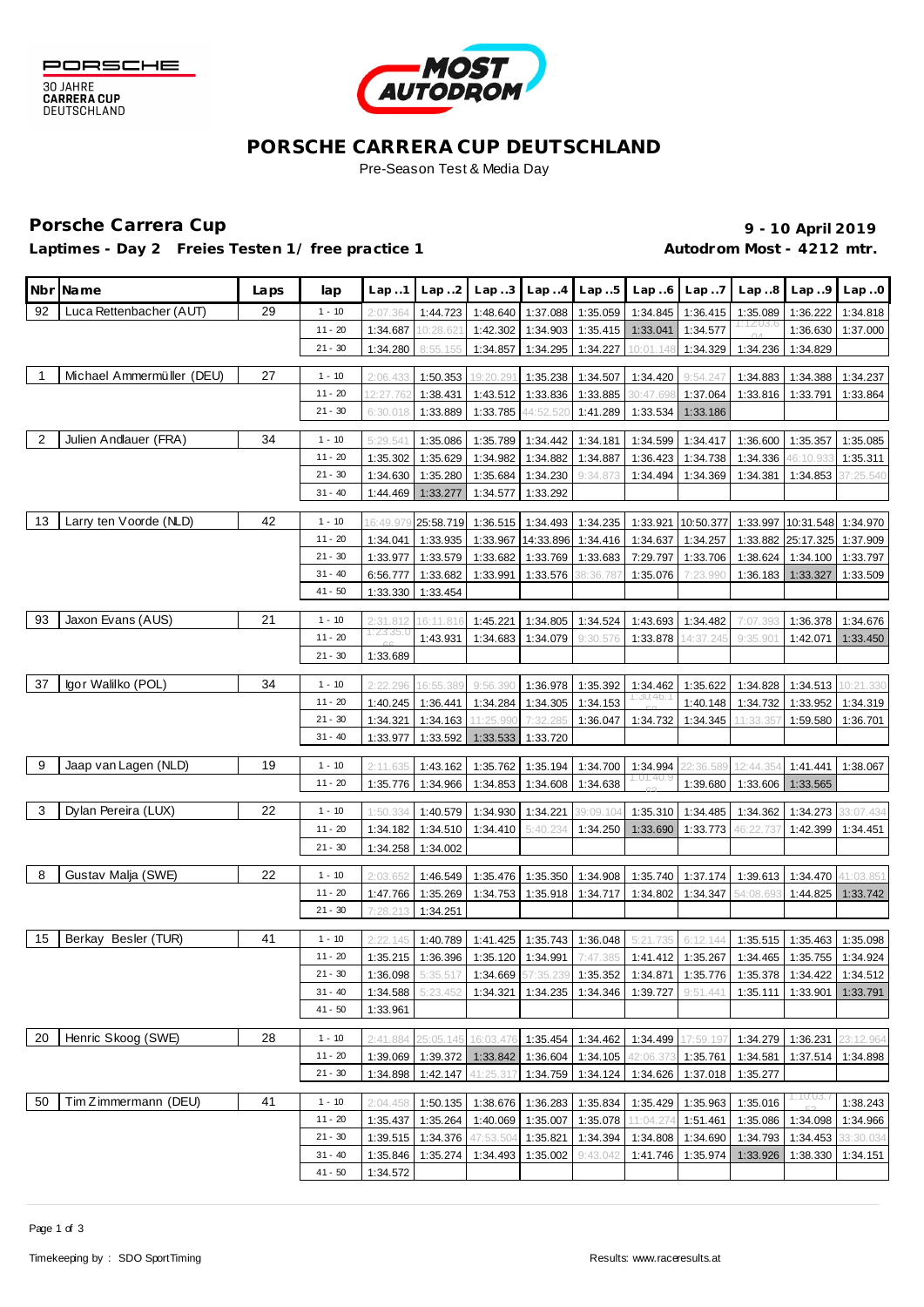



### **PORSCHE CARRERA CUP DEUTSCHLAND** Pre-Season Test & Media Day

# Porsche Carrera Cup **10 April 2019 9 - 10 April 2019**

Laptimes - Day 2 Freies Testen 1/ free practice 1 **Autodrom Most - 4212 mtr.** 

|    | Nbr Name                       | Laps | lap                    | Lap.1                | Lap.2                | Lap.3                | Lap.4                      | Lap.5                | Lap.6                 | Lap.7                | Lap.8                | Lap.9                | Lap.0                |
|----|--------------------------------|------|------------------------|----------------------|----------------------|----------------------|----------------------------|----------------------|-----------------------|----------------------|----------------------|----------------------|----------------------|
| 27 | Jean-Baptiste Simmenauer (FRA) | 40   | $1 - 10$               | 2:02.22              | 1:40.323             | 1:36.313             | 1:36.141                   | 1:36.201             | 1:35.215              | 1:35.733             | 1:35.684             | 1:35.658             | 1:35.516             |
|    |                                |      | $11 - 20$              | 1:35.324             | 1:35.735             | 1:35.419             | 1:35.303                   | 1:35.353             | 1:35.336              | 1:35.514             | 1:35.267             | 1:36.477             | 36:18.012            |
|    |                                |      | $21 - 30$              | 1:40.436             | 1:34.671             | 1:35.752             | 1:34.845                   | 1:35.638             | 1:35.125              | 20:42.979            | 1:38.390             | 1:34.860             | 1:34.510             |
|    |                                |      | $31 - 40$              | 5:59.144             | 1:40.167             | 1:34.121             | 1:33.945                   | 1:34.115             | 1:41.089              | $-7:46.42$           | 1:34.674             | 1:35.284             | 1:34.054             |
|    |                                |      |                        |                      |                      |                      |                            |                      |                       |                      |                      |                      |                      |
| 87 | Richard Wagner (DEU)           | 35   | $1 - 10$               | 2:13.993             | 46:39.043            | 1:47.660             | 1:35.994                   | 5:15.102             | 1:35.146              | 1:34.571             | 1:35.481             | 1:35.125             | 27:54.220            |
|    |                                |      | $11 - 20$<br>$21 - 30$ | 1:35.395             | 1:35.307             | 1:52.876             | 1:36.380                   | 1:34.603             | 11:03.430             | 1:35.278             | 1:35.046             | 1:35.318             | 1:34.643             |
|    |                                |      | $31 - 40$              | 44:28.93             | 1:37.158<br>1:34.002 | 1:34.920<br>1:34.348 | 1:35.232<br>1:35.118       | 1:40.894<br>1:37.653 | 1:34.694              | 8:55.268             | 1:40.522             | 1:35.294             | 1:34.668             |
|    |                                |      |                        | 1:34.126             |                      |                      |                            |                      |                       |                      |                      |                      |                      |
| 14 | Toni Wolf (DEU)                | 52   | $1 - 10$               | 1:58.148             | 1:41.534             | 1:36.642             | 1:37.057                   | 1:36.374             | 1:35.894              | 9:05.026             | 1:35.781             | 1:36.633             | 1:40.211             |
|    |                                |      | $11 - 20$              | 1:35.943             | 1:34.081             | 1:36.120             | 1:35.534                   | 1:35.429             | 1:35.136              | 9:26.47              | 1:35.266             | 26:58.698            | 1:35.956             |
|    |                                |      | $21 - 30$              | 1:35.156             | 1:36.103             | 1:35.617             | 1:36.098                   | 1:36.126             | 1:36.676              | 1:35.098             | 1:36.003             | 1:35.244             | 1:35.433             |
|    |                                |      | $31 - 40$              | 1:36.652             | 1:36.043             | 1:35.482             | 1:34.916                   | 54:00.33             | 1:38.540              | 1:36.147             | 1:36.142             | 1:35.376             | 1:35.339             |
|    |                                |      | $41 - 50$              | 6:57.647             | 1:35.441             | 1:35.271             | 1:35.044                   | 1:34.886             | 7:50.223              | 1:34.709             | 1:34.772             | 1:34.623             | 1:34.861             |
|    |                                |      | $51 - 60$              | 1:34.850             | 1:34.660             |                      |                            |                      |                       |                      |                      |                      |                      |
| 88 | Reece Barr (IRL)               | 41   | $1 - 10$               | 2:17.707             | 1:47.035             | 1:39.385             | 1:36.885                   | 1:36.202             | 1:36.439              | 1:35.930             | 1:36.973             | 1:35.500             | 7:09.781             |
|    |                                |      | $11 - 20$              | 1:35.729             | 1:35.719             | 1:35.954             | 1:35.280                   | 1:36.636             | 37:42.939             | 1:40.789             | 1:36.112             | 1:35.464             | 1:35.369             |
|    |                                |      | $21 - 30$              | 1:35.060             | 1:35.411             | 1:35.353             | 2:09.204                   | 1:35.794             | 1:36.300              | 1:43.689             | 1:34.731             | 1:34.995             | 29:18.362            |
|    |                                |      | $31 - 40$              | 1:40.013             | 1:35.510             | 1:34.104             | 1:34.272                   | 1:34.716             | 10:04.789             | 1:34.416             | 1:34.753             | 1:36.089             | 1:34.381             |
|    |                                |      | $41 - 50$              | 1:34.860             |                      |                      |                            |                      |                       |                      |                      |                      |                      |
| 77 | Leon Köhler (DEU)              | 41   |                        |                      |                      |                      |                            |                      |                       |                      |                      |                      |                      |
|    |                                |      | $1 - 10$               | 2:01.151             | 1:45.608             | 1:37.946             | 1:35.911                   | 1:35.582             | 1:35.287              | 1:35.238             | 1:35.202             | 18:18.858            | 1:42.981             |
|    |                                |      | $11 - 20$<br>$21 - 30$ | 1:34.806             | 1:34.817             | 1:34.483             | 1:34.399                   | 1:34.459             | 1:34.540              | 8:32.77              | 1:38.323             | 1:35.115             | 1:34.740             |
|    |                                |      | $31 - 40$              | 1:34.593<br>1:35.452 | 1:34.554<br>1:34.578 | 1:34.374<br>1:34.446 | 1:34.434<br>1:34.136       | 11:52.25             | 1:34.948<br>42:43.517 | 1:34.771             | 1:36.014<br>1:34.631 | 1:38.516<br>1:34.345 | 38:17.470            |
|    |                                |      | $41 - 50$              | 1:34.277             |                      |                      |                            | 1:39.121             |                       | 1:38.367             |                      |                      | 1:34.466             |
|    |                                |      |                        |                      |                      |                      |                            |                      |                       |                      |                      |                      |                      |
| 5  | David Kolkmann (DEU)           | 40   | $1 - 10$               | 2:09.581             | 1:45.468             | 1:37.717             | 1:36.302                   | 1:36.041             | 1:35.679              | 8:18.420             | 1:35.621             | 1:35.495             | 1:35.287             |
|    |                                |      | $11 - 20$              | 1:35.699             | 27:52.123            | 1:37.824             | 1:35.245                   | 1:34.399             | 1:34.174              | 1:40.804             | :U4:55.              | 1:38.948             | 1:35.498             |
|    |                                |      | $21 - 30$              | 1:35.079             | 1:34.817             | 1:34.582             | 4:19.767                   | 1:35.464             | 1:34.747              | 1:34.841             | 1:34.923             | 1:35.358             | 1:35.300             |
|    |                                |      | $31 - 40$              | 1:35.387             | 1:35.453             | 1:35.607             | 1:35.236                   | 1:35.170             | 1:35.374              | 1:35.236             | 1:35.039             | 1:34.793             | 1:35.044             |
| 17 | Lukas Ertl (DEU)               | 29   | $1 - 10$               | 8:46.397             | 1:40.686             | 1:36.550             | 1:35.796                   | 5:38.894             | 1:35.455              | 1:36.368             | 1:37.872             | 1:35.094             | I : 26:19.0          |
|    |                                |      | $11 - 20$              | 1:46.651             | 1:36.312             | 1:35.603             | 1:35.843                   | 1:34.988             | 1:35.144              | 15:59.895            | 1:46.441             | 1:34.519             | 1:34.781             |
|    |                                |      | $21 - 30$              | 1:34.206             | 1:34.270             | 45:44.948            | 1:39.747                   | 1:34.458             | 1:34.642              | 1:34.669             | 1:34.684             | 1:34.514             |                      |
|    |                                |      |                        |                      |                      |                      |                            |                      |                       |                      |                      |                      |                      |
| 44 | Sandro Kaibach (DEU)           | 17   | $1 - 10$               | 2:33.737             | 1:58.132             | 1:40.228             | 1:36.024                   | 1:35.818             | 1:35.675              | 8:03.305             | 1:36.217             | 1:35.483             | 1:35.508             |
|    |                                |      | $11 - 20$              | 1:35.311             | 46:16.029            | 1:50.823             | 1:37.703                   | 1:34.382             | 1:41.869              | 1:34.250             |                      |                      |                      |
| 67 | Sebastian Daum (AUT)           | 42   | $1 - 10$               | 2:19.530             | 1:42.190             |                      | 1:38.577 1:37.233 1:36.622 |                      |                       | 1:42.564 1:37.422    |                      | 1:36.440 1:36.332    | 1:36.245             |
|    |                                |      | $11 - 20$              | 1:36.047             | 23:41.578            | 1:42.375             |                            | 1:35.277 1:34.563    | 41:18.550             | 1:36.339             | 1:35.053             | 1:39.271             | 8:04.333             |
|    |                                |      | $21 - 30$              | 1:37.232             | 6:18.712             | 1:35.654             |                            | 1:35.672 1:35.828    | 1:36.025              |                      | 1:36.175 1:35.605    | 1:35.705             | 1:35.480             |
|    |                                |      | $31 - 40$              | 1:35.957             | 1:35.569             | 1:36.325             | 1:37.606 55:56.743         |                      | 1:36.213              | 1:36.884             | 1:36.608             | 1:35.479             | 1:36.700             |
|    |                                |      | $41 - 50$              | 1:35.292             | 1:36.476             |                      |                            |                      |                       |                      |                      |                      |                      |
| 6  | Carlos Rivas (LUX)             | 33   | $1 - 10$               | 2:09.482             |                      | 1:38.402             |                            | 1:38.097             |                       |                      |                      |                      |                      |
|    |                                |      | $11 - 20$              | 1:37.134             | 1:45.142<br>1:36.245 | 1:39.467             | 1:37.774<br>1:35.746       | 1105110.0            | 1:37.304<br>1:41.241  | 1:38.384<br>1:36.447 | 1:35.855<br>1:37.475 | 55:43.52<br>1:35.799 | 1:37.627<br>1:35.502 |
|    |                                |      | $21 - 30$              | 1:35.889             | 44:40.948            | 1:36.548             | 6:14.114                   | 1:35.704             | 1:36.313              | 11:16.033            | 1:48.336             | 1:34.667             | 1:34.708             |
|    |                                |      | $31 - 40$              | 1:34.978             | 1:35.770             | 1:35.247             |                            |                      |                       |                      |                      |                      |                      |
|    |                                |      |                        |                      |                      |                      |                            |                      |                       |                      |                      |                      |                      |
| 33 | Stefan Rehkopf (DEU)           | 37   | $1 - 10$               | 2:11.157             | 33:47.184            | 26:21.461            | 23:47.143                  | 5:03.231             | 1:37.823              | 1:36.473             | 1:37.406             | 6:01.914             | 1:36.294             |
|    |                                |      | $11 - 20$              | 20:12.511            | 1:41.053             |                      | 1:36.059 1:34.835 1:35.248 |                      | 1:35.280              | 39:27.782            | 1:39.553             | 1:36.137             | 6:32.927             |